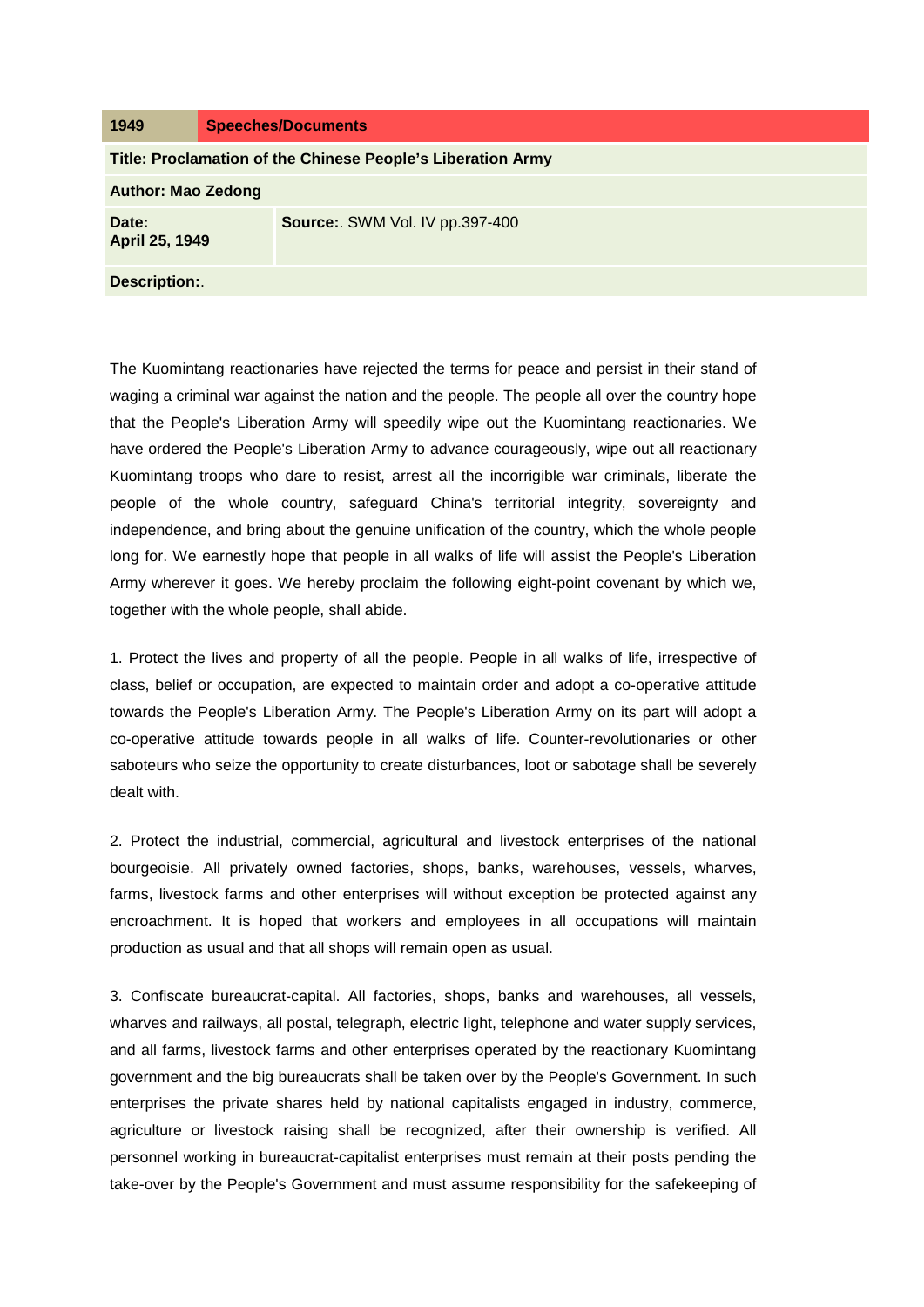all assets, machinery, charts, account books, records, etc., in preparation for the check-up and take-over. Those who render useful service in this connection will be rewarded; those who obstruct or sabotage will be punished. Those desiring to go on working after the takeover by the People's Government will be given employment commensurate with their abilities so that they will not become destitute and homeless.

4. Protect all public and private schools, hospitals, cultural and educational institutions, athletic fields and other public welfare establishments. It is hoped that all personnel in these institutions will remain at their posts; the People's Liberation Army will protect them from molestation.

5. Except for the incorrigible war criminals and counter-revolutionaries who have committed the most heinous crimes, the People's Liberation Army and the People's Government will not hold captive, arrest or subject to indignity any officials, whether high or low, in the Kuomintang's central, provincial, municipal and county governments, deputies to the "National Assembly", members of the Legislative and Control Yuans, members of the political consultative councils, police officers and district, township, village and *pao-chia*[\[1\]](http://www.marxists.org/reference/archive/mao/selected-works/volume-4/mswv4_62.htm#bm1#bm1) officials, so long as they do not offer armed resistance or plot sabotage. All these persons are enjoined, pending the take-over, to stay at their posts, abide by the orders and decrees of the People's Liberation Army and the People's Government and assume responsibility for the safekeeping of all the assets and records of their offices. The People's Government will permit the employment of those among them who can make themselves useful in some kind of work and have not committed any grave reactionary act or other flagrant misdeed. Punishment shall be meted out to those who seize the opportunity to engage in sabotage, theft or embezzlement, or abscond with public funds, assets or records, or refuse to give an accounting.

6. In order to ensure peace and security in both cities and rural areas and to maintain public order, all stragglers and disbanded soldiers are required to report and surrender to the People's Liberation Army or the People's Government in their localities. No action will be taken against those who voluntarily do so and hand over their arms. Those who refuse to report or who conceal their arms shall be arrested and investigated. Persons who shelter stragglers and disbanded soldiers and do not report them to the authorities shall be duly punished.

7. The feudal system of landownership in the rural areas is irrational and should be abolished. To abolish it, however, preparations must be made and the necessary steps taken. Generally speaking, the reduction of rent and interest should come first and land distribution later; only after the People's Liberation Army has arrived at a place and worked there for a considerable time will it be possible to speak of solving the land problem in earnest. The peasant masses should organize themselves and help the People's Liberation Army to carry out the various initial reforms. They should also work hard at their farming so as to prevent the present level